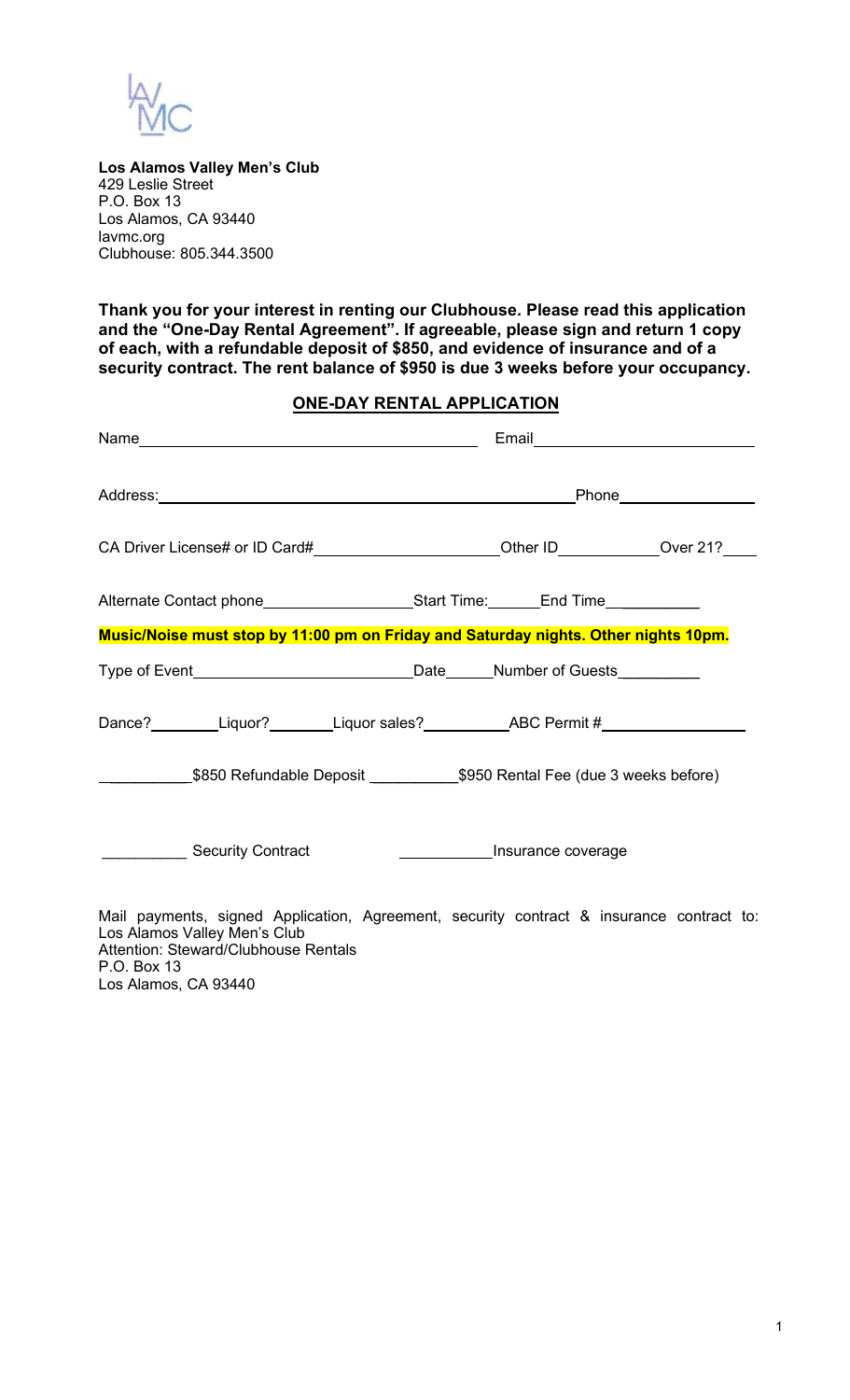## LOS ALAMOS VALLEY MEN'S CLUB **(LAVMC) ONE-PAY RENTAL AGREEMENT**

This AGREEMENT is made on the same of the between the Los Alamos Valley Men's Club (Owner) and the Tenant indicated below. Tenant desires to use the described Premises and Owner hereby authorizes Tenant to use the Premises for a specified Event under the following express terms and conditions. In the event Owner observes a violation of law, or a threat to the participants or the Community, or a breach of this contract, Owner reserves the right to modify or terminate this Agreement, and/or **close down** the Event.

**1. Owner & Premises:** LAVMC, 805-344-3500 429 Leslie Street, Los Alamos, CA 93440

**2. Tenant:** Name \_\_\_\_\_\_\_\_\_\_\_\_\_\_\_\_\_\_\_\_\_\_\_\_\_\_\_\_\_\_\_\_\_\_Phone

Mailing Address:\_\_\_\_\_\_\_\_\_\_\_\_\_\_\_\_\_\_\_\_\_\_\_\_\_\_\_\_\_\_\_\_\_\_\_\_\_\_\_\_Email:\_\_\_\_\_\_\_\_\_\_\_\_\_\_\_\_\_\_\_\_

**3. Term & Use.** Owner hereby grants to Tenant, on the terms and conditions contained herein, the non-exclusive use of portions of the Premises consisting of the Dance Floor, Restrooms, Kitchen, Courtyard and Outdoor BBQ area. Hours of usage and date on (date) from\_\_\_\_\_\_\_\_\_to\_\_\_\_\_\_\_\_\_\_\_. Event\_\_\_\_\_\_\_\_\_\_\_\_\_\_\_\_\_\_\_\_\_\_\_\_\_\_\_\_\_. # of guests\_\_\_\_\_\_\_\_\_\_\_\_ This Agreement may be revoked if the intended use is misrepresented. **If premises are not vacated by the above agreed upon time, the Security Deposit (or portion) may be retained.**

**4. Fees for Use.** Tenant agrees that the Rental Fee covers only the use of the Dance Hall, Restrooms, Kitchen, Courtyard and Outdoor BBQ Area. The parking lot is included for parking cars only. Included are indoor portable tables and chairs for seating up to180 guests.

**5. Payment Terms.** The application, proof of security and insurance, security deposit and full payment are **required prior to use** under this Agreement. Payments can to be made by Check, Cash or Money Order. Make checks are payable **Los Alamos Valley Men's Club.** Tenant is not entitled to interest on any portion of the security deposit. All submittals, including the application and proof of Security Contract, become property of the Owner and shall not be returned.

**6. Assignment or Sublease.** Tenant may not transfer this Agreement or any rights hereunder to any third party. Tenant may not assign, sublet or share the whole or any part of the Premises without prior consent of the Owners.

**7. Rental Fee. Rental Fee is due 3 weeks prior to the event.** For short-notice events booked less than 3 weeks prior to the event, the Rental Fee is due at the time of booking.

**8. Security Deposit. A Security Deposit of \$850 is due at the time that the tenant books the Premises. The facility is not considered reserved until the Security Deposit is received.** The Security Deposit is refundable upon compliance with all terms and conditions of this Agreement. Tenant is responsible for a walk-through inspection at the beginning and end of this tenancy. The Premises must be cleaned and repaired immediately upon the end of use unless other arrangements are made with Owner. The Tenant acknowledges responsibility for any loss or damage done by Tenant or any of Tenant's guests or agents, employees, contractors, or vendors. Both inside and outside areas must be left as they were found (or better) for the full amount of the security deposit to be refunded. The Security Deposit shall be applied toward reimbursement for any cost incurred, including but not limited to clean up and damage repair. **Security Deposit may also be charged for non-compliance with noise restrictions and \$100 for loss of key.**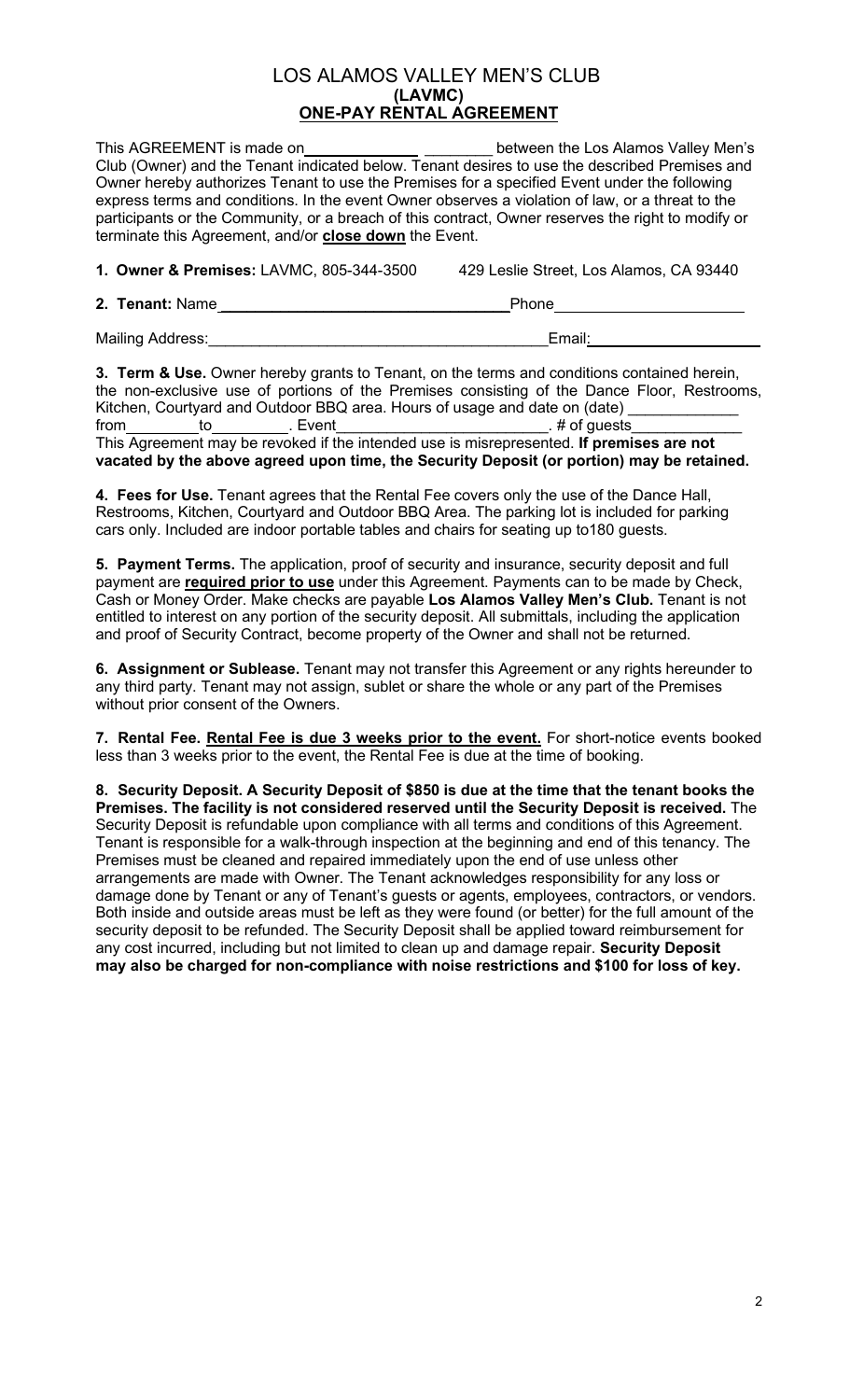A refund check in the amount of the Security Deposit minus any deductions will be mailed to the Tenant's stated address within 21 days following the premises use. In the event any deductions are made, the Tenant will be furnished with a statement detailing amounts withheld. Tenant will be billed for any damage not covered by the Security Deposit.

**9. Smoking.** Smoking is prohibited inside the building and in the doorways. All cigarette butts and other evidence of smoking must be discarded and cleaned up by the end of the event.

**10. Alcohol.** Tenant agrees to ensure that alcohol consumed upon the Premises during the term of this Agreement is done in full compliance with all local, county, state and federal laws and regulations. If alcoholic beverages are to be sold during Tenant's use of the premises, Tenant must obtain a license from the Department of Alcoholic Beverage Control. The liquor license must be presented to the Owner at least 3 weeks before Tenant's use of the Premises. **In addition to any sanctions or penalties otherwise imposed by local law enforcement, consumption of alcohol on the premises by minors will result in forfeiture of the security deposit, plus liability for any damages suffered by Owner as a result thereof.**

**11. Security.** To enforce laws and regulations regarding the use of alcoholic beverages, noise containment and all other governing rules, **Tenant agrees to employ security personnel from a licensed, insured and certified company pre-approved by the Owner.** Tenant agrees to instruct guests to adhere to directions given by security personnel. The Tenant must provide the Owner with proof of security no later than 21 days prior to the reservation date. Tenant will ensure that security personnel will stay until all guests have left the premises.

Security personnel required are:<br>Under 50 Guests -1 Security Guard; 151 to 100 Guests - 2 Security Guards; 101 to150 Guests - 3 Security Guards; 151 to 200 Guests - 4 Security Guards.

**12. Decorations.** Use of tape is **NOT** allowed to attach decorations to the walls or tables. Thumbtacks or staples may be used on the white part of the walls. Please do not attach anything to the dark part of the walls. Decorations may not be hung from the ceiling. Removal of all evidence of decorations is required before refund of the security deposit.

**13. Pets/Animals.** Pets/Animals are not permitted on the Premises without express written consent from the Owner in advance of your event.

**14. Cancellation Fee.** If the reservation is cancelled 30 days or more prior to rental, \$250 of security deposit will be retained. No refund shall be granted with less than 30 days notice.

**15. Manner of Conducting Event** Tenant hereby agrees to carry out the event in a careful, lawful and orderly manner, without disturbance to the public and adjoining homeowners, and so as not to damage the Premises. No Loitering or drinking outside of the Club is allowed. Young children must be under direct supervision and control of an adult 18 years of age or older. Tenant acknowledges that a fee may be levied if complaints are received by Owner. Tenant shall not obstruct any public rights of way. The Club Building Steward, President or any authorized LAVMC member reserves the right to enter the Premises during your

rental period to ensure compliance with these rules. **Music and noise must stop by 11:00 on Friday and Saturday nights; 10:00 other nights. Security Deposit may be retained if music/noise continues past these times.**

**16. Tables and Chairs. Please do not drag tables or chairs across the floor!** Tables and chairs must be carried to prevent scratching the floor. Do not allow guests to sit or stand on tables. Following your event all tables and chairs must be **cleaned and put away**. The tan plastic tables belong on the rolling cart. The chairs are to be put on the carts provided. Table covers must be used. Any additional furnishings required by the Tenant are the responsibility of the Tenant.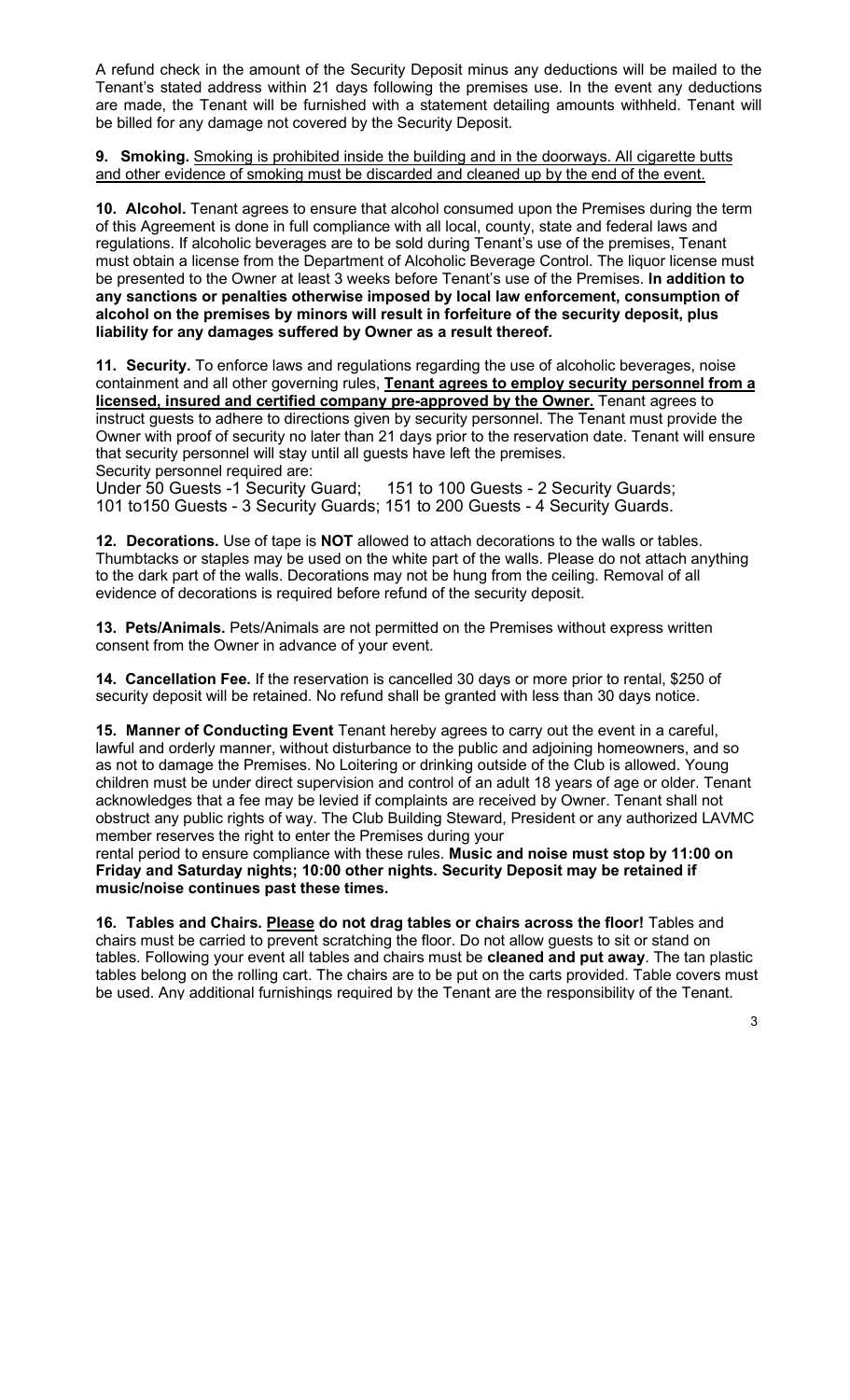Arrangements must be made at least 14 days prior to your event to assure an appointment time for drop off and pick up of any additional furnishings. The LAVMC will not be held responsible for damages to outside furnishings. Any personal property is the responsibility of the Tenant.

**17. Floors. No drinks on dance floor. Do not use any wax, sawdust, tape or soap of any kind on the floors.** Floors are to be spot mopped immediately upon any spillage during your event for safety reasons. **Wood floor is to be swept, then mopped with water only.**

## **18. Chewing Gum.** *Tenant will be billed for removal of any chewing gum anywhere.*

**19. Kitchen.** The use of the kitchen is included in your rental fee. Clearly notify the Steward if the kitchen will be needed for the event. Yes\_\_\_\_ No\_\_\_Appliances include 2 electric stoves and two ovens, and a large refrigerator. No freezer is available. Do not leave anything on top of the stove, including cutting boards. The steam table is available and inserts are to be provided by the Tenant. The LAVMC does not supply any supplies or cooking utensils, dishes, silverware or paper products, other than those needed for sanitation.

**20. Trash and Cleanup.** Tenant acknowledges that all deliveries, setup, cleanup and removals must be completed within the term of this Agreement unless other arrangements have been made. The Tenant shall remove all trash and unwanted decorations to the dumpster at the parking lot side of the building. If your event generates more trash than will fit into the trash bin with the lids closed, you will be responsible to haul away the excess. Trash cans are provided for use in transporting trash to the dumpster. All trash must be picked up from both inside and outside all Premise areas, including but not limited to: cigarette butts, bottle caps, candy, gum and wrappers. No trash is to be placed in the BBQ pit areas.

**21. Utilities/Closing.** Turn off all water faucets, lights & fans. Close and lock all windows securely. Turn off the heat if you have turned it on. A \$50 fee will be collected if the heat or lights are left on! Do not turn off lights using the breaker box.

**22. Disclaimer and Acknowledgement.** The Los Alamos Valley Men's Club is not responsible for any illegal activities. Such will void this Agreement. Tenant must be on the premises during hours of use. It is understood and agreed that the Tenant assumes all risk for loss, damage, liability, injury, cost or expense that may arise during or be caused by the use of the facility.

**23. Insurance & Hold Harmless. Tenant agrees to purchase a one-day liability insurance policy naming LAVMC as an additional insured. Tenant also agrees to save and hold harmless The Los Alamos Valley Men's Club from any loss, claims or liability for damages or injuries to persons or property that in any way may be caused by the Tenant's use of the facility.**

**24. Certification.** Tenant(s) hereby acknowledge that they have read this Agreement and certify that all completed statements of the Tenant herein, and on the application form are accurate and true. Tenant hereby agrees to assume personal responsibility for any damages to the building, grounds, furniture or equipment occurring during the above listed occupancy. Signature of Tenant signifies certification that all information given is true and correct and Tenant understands that any misstatements or omissions of information may cause forfeiture of deposits.

Signature - Tenant Date

Signature - LAVMC Date